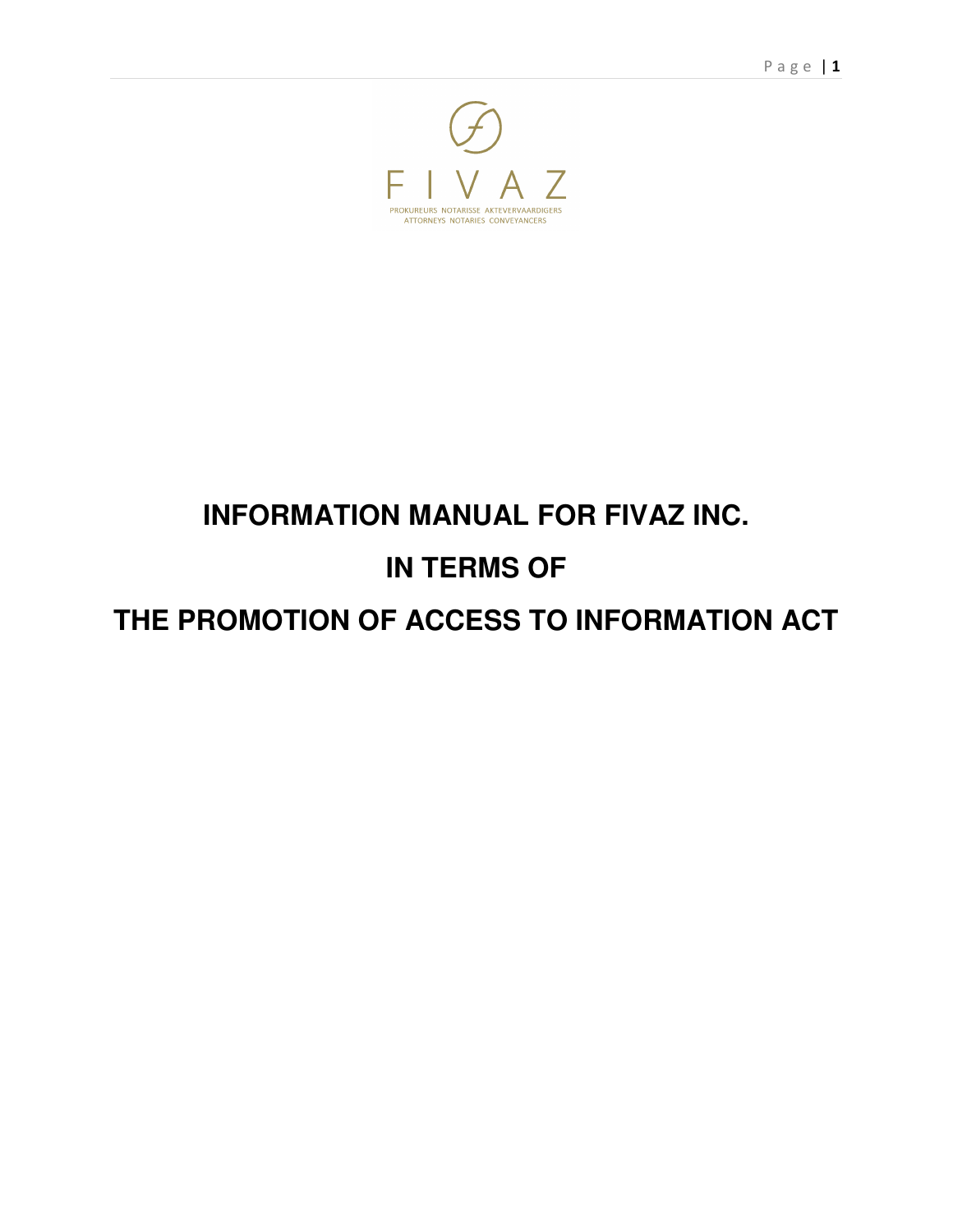

## **Contents**

## Headings **Pages** Pages 1. Procedure for obtaining access to information …...……………………………… …….3 2. The section 10 guide on how to use the Act …...…………………………………..…. 4 3. Types of records held by FIVAZ INC. …………………….……………………………. 4 4. The request procedure ……..………………………………………………………….... 7 5. Availability of the manual ……...…………………………………………………………. 7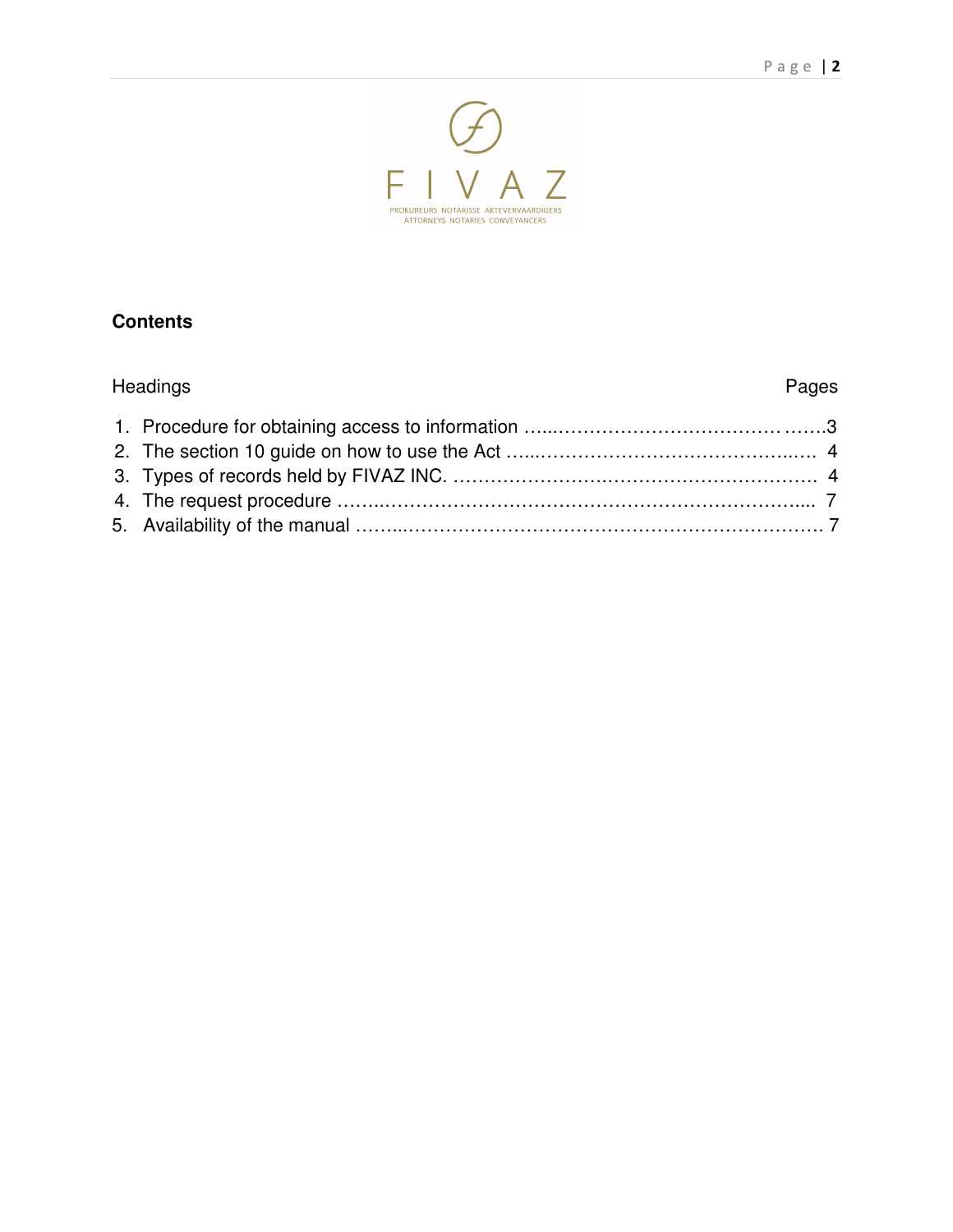

## **1. PROCEDURE FOR OBTAINING ACCESS TO INFORMATION**

#### **Contact details**

Any person who wishes to request any information from FIVAZ INC. in order to protect or exercise a right may contact the Information Officer at the following contact details:

| <b>Postal address</b>    | <b>Physical address</b>                                                                              |
|--------------------------|------------------------------------------------------------------------------------------------------|
| Director of the company: | <b>ANITA FIVAZ</b>                                                                                   |
| Name of Company:         | FIVAZ INC.                                                                                           |
|                          | Tel.: (012) 663 6227<br>Fax: (012) 663 6205<br>E-mail: anita@fivaz.co.za<br>Website: www.fivaz.co.za |

#### **Prescribed Access Form**

A request for access to a record of FIVAZ INC. must be made in the prescribed form to A FIRM REPRESENTATIVE at the address, fax, or e-mail address provided above. See **Annexure A** for the prescribed form.

Requesters must

- a) provide sufficient particulars to enable the Information Officer to identify the record/s requested and must indicate who the requester is;
- b) indicate which form of access is required ;
- c) specify a postal address or fax number of the requester in RSA;
- d) identify the right exercised or to be protected and why the record is required to protect or exercise the right;
- e) where they need to be informed of the decision on the request in any other manner, state that manner and particulars to be so informed; and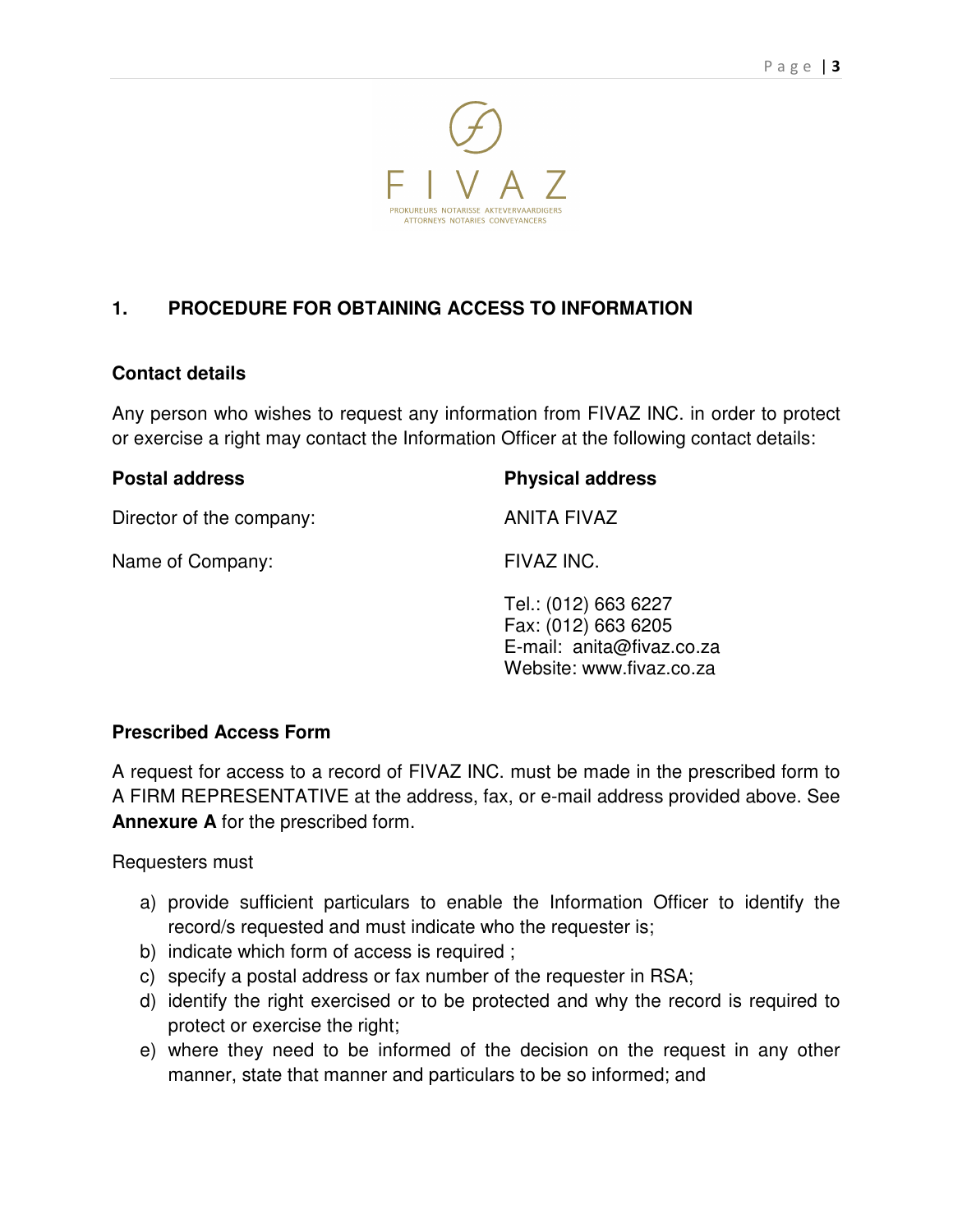

f) if the request is made on behalf of a person, submit proof of their capacity to do so to the Information Officer's satisfaction.

## **2. THE SECTION 10 GUIDE ON HOW TO USE THE ACT**

The Guide was compiled by the South African Human Rights Commission specifically to assist people to access records and exercise their right to information. The Guide is available in all South African official languages free of charge and any person may request a copy of the guide.

Please direct queries to:

#### **The South African Human Rights Commission**

#### **PAIA Unit**

**2 nd Floor Braampark Forum 3 33 Hoofd Street, Braampark Office Park Braamfontein Telephone: +27 11 877 3627 Fax: +27 11 403 0668 Website: www.sahrc.org.za Contact: Chantelle Kisoon**  E-mail: ckisoon@sahrc.org.za

## **3. TYPES OF RECORDS HELD BY FIVAZ INCORPORATED**

Requests for access to documents held by **Fivaz Inc.** will be in accordance with the Act. The following records are available to the requester from the **Fivaz Inc. Centurion** office:

#### **3.1 Companies Act records.**

- Documents of Incorporation
- Memorandum and Articles of Association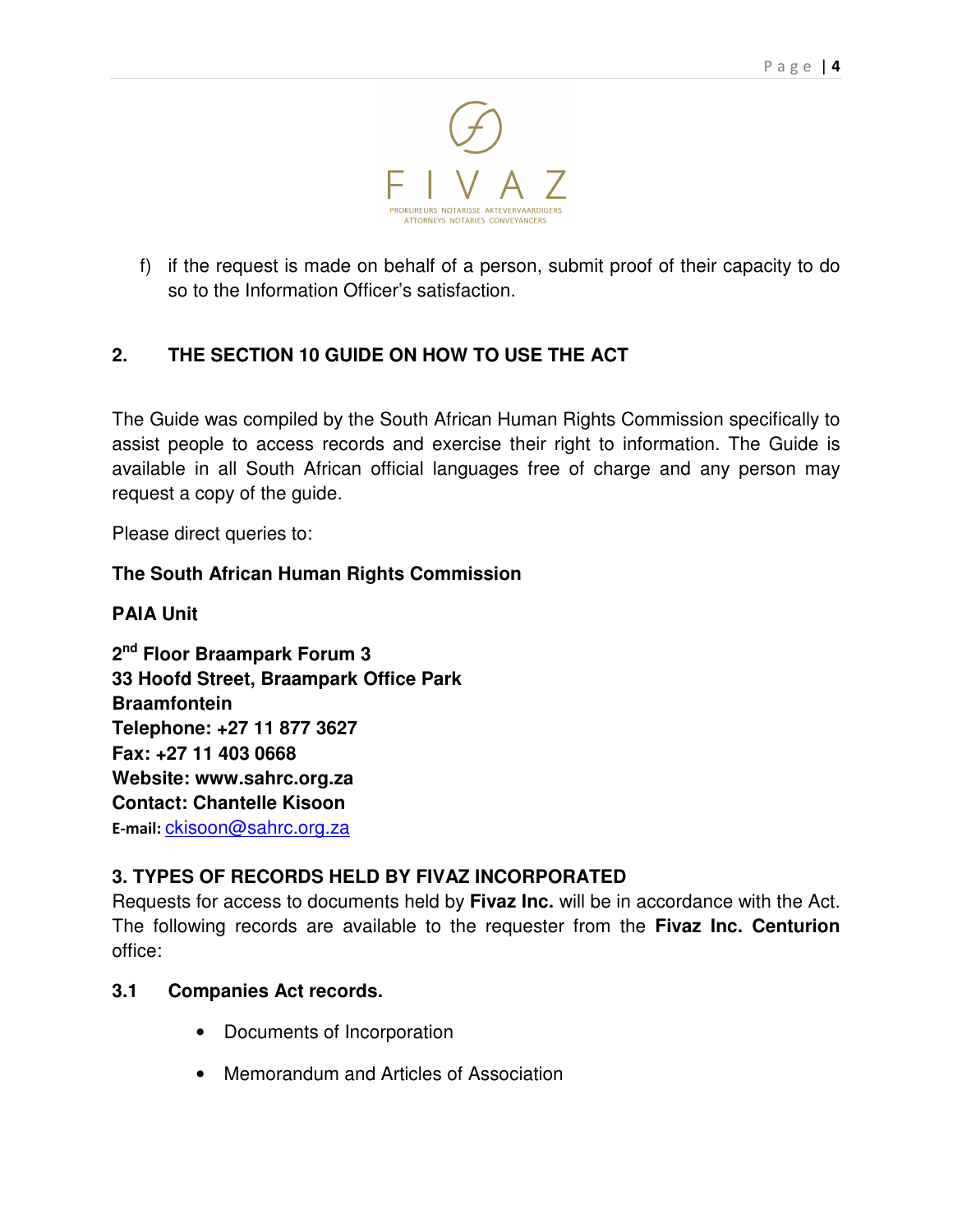

- Records relating to the appointment of directors/auditor/secretary/public officer and other officers.
- Share Register and other statutory registers.

## **3.2 Human Resources Records**

These include but are not limited to the following: Any personal records provided to Fivaz Incorporated, by their personnel;

- Employment contracts,
- Disciplinary records,
- Salary records,
- Disciplinary code,
- Leave records,
- Training records;

any records a third party has provided to **Fivaz Inc.** about any of their personnel; conditions of employment and other personnel-related contractual and quasi-legal records; internal evaluation records; and other internal records and correspondence**.** 

## **3.3 Financial records,**

- Annual Financial Statements,
- Tax Returns,
- Accounting Records,
- Banking Records, Bank Statements, Paid Cheques, Electronic banking records,
- Asset Register,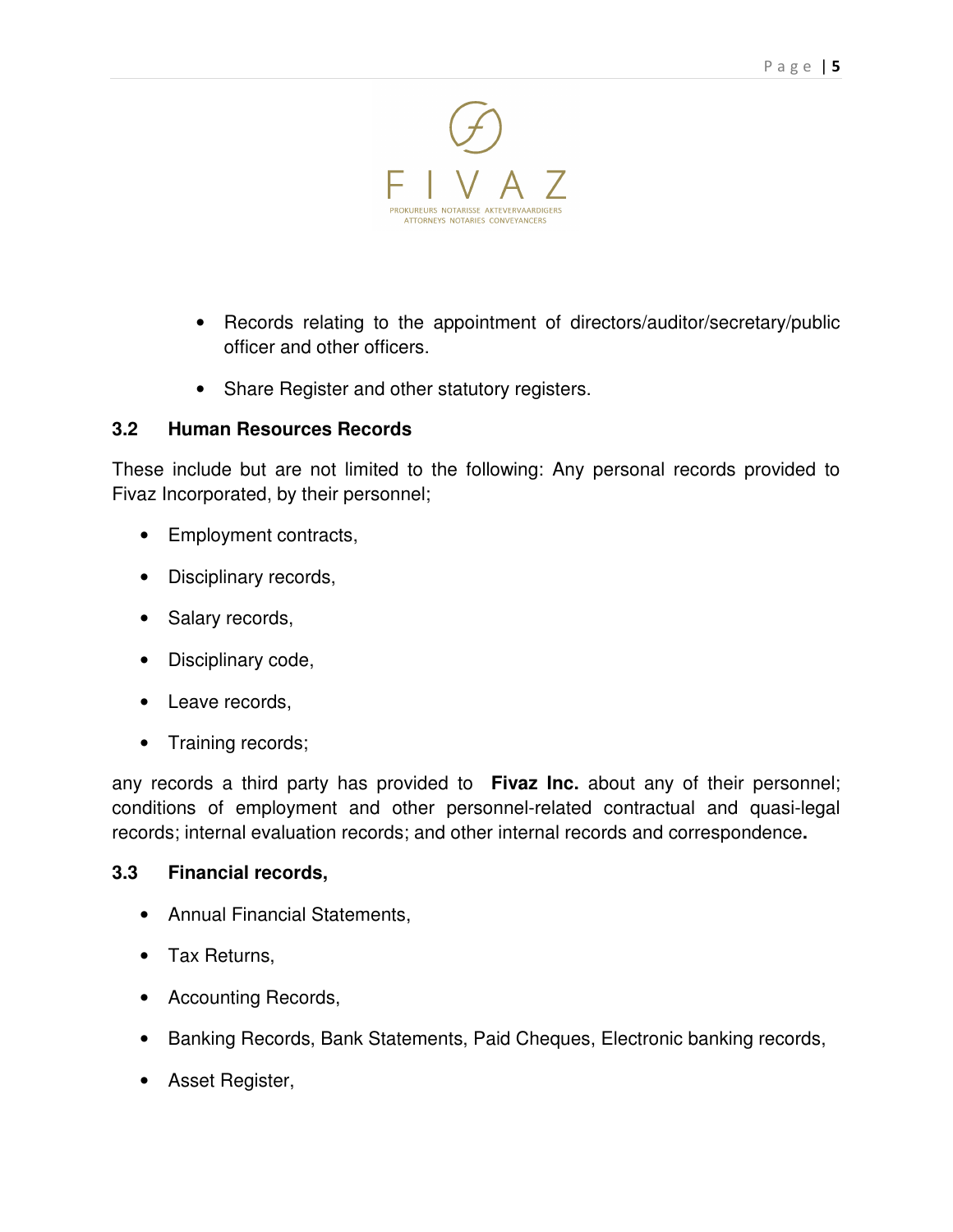

- Rental Agreements,
- Invoices.

## 3.4 Customer-related records

A customer includes any natural or juristic entity who receives services from **Fivaz Inc.**

Customer-related information includes but is not limited to the following:

Any records a customer has provided to a third party acting for or on behalf of **Fivaz Inc.**; any records a third party has provided to **Fivaz Inc.**; and records generated by or within **Fivaz Inc.** pertaining to the customer, including transactional records.

## **3.5 IT and Operational records**

This includes but is not limited to the following: Operational records; databases; information technology; marketing records; internal correspondence; product records; statutory records; internal policies and procedures; treasury-related records; securities and equities; and records held by officials of **Fivaz Inc.**

#### **3.6 Income Tax Records.**

- PAYE Records,
- Documents issued to employees for income tax purposes,
- Records of payments made to SARS on behalf of employees,
- All other statutory compliances:
	- VAT
	- **Regional Services Levies**
	- **Skills Development Levies**
	- UIF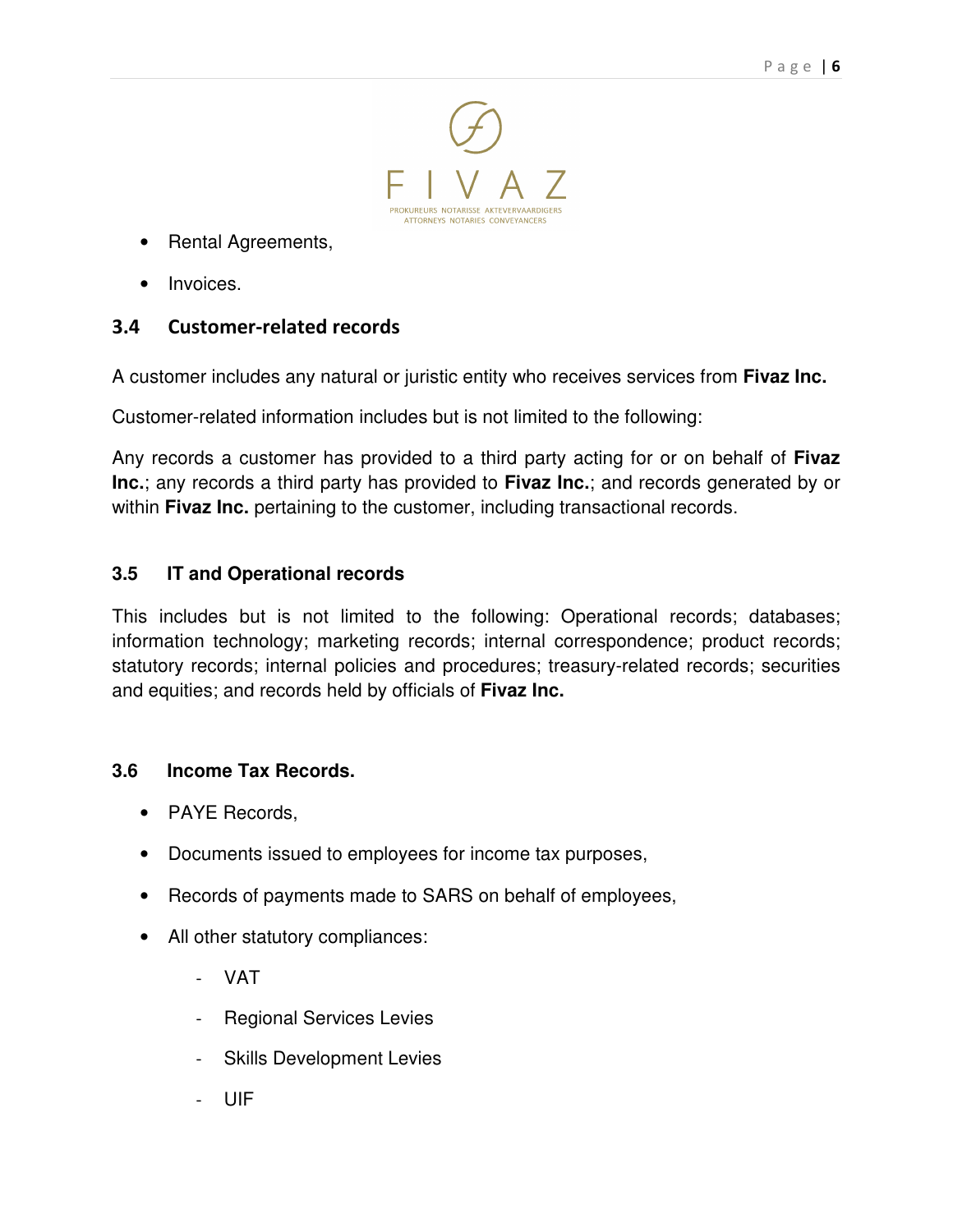

#### **3.7 Other Parties**

**Fivaz Inc.** may possess records pertaining to other parties, including without limitation, contractors, suppliers, subsidiary/holding companies, joint venture companies, service providers.

Alternatively, such other parties may possess records which can be said to belong to **Fivaz Inc.** The following records fall under this category: Personnel, customer or **relevant** records which are held by another party as opposed to being held by **Fivaz Inc.**; and records held by **Fivaz Inc.** pertaining to other parties, including without limitation financial records, correspondence, contractual records, records provided by the other party, and records third parties have provided about the contractors / suppliers.

#### **Records available in terms of other legislation**

The requester may also request information which is available in terms of legislation, such as the following:

#### **Basic Conditions of Employment Act,**

**Companies Act,** 

**Compensation for Occupational Injuries & Diseases Act,** 

**Employment Equity Act, National Credit Act,** 

**Financial Services Board Act,** 

**Income Tax Act,** 

**Labour Relations Act,** 

**Dept Collectors Act,** 

**Employment Equity Act,** 

**Unemployment Insurance Act,**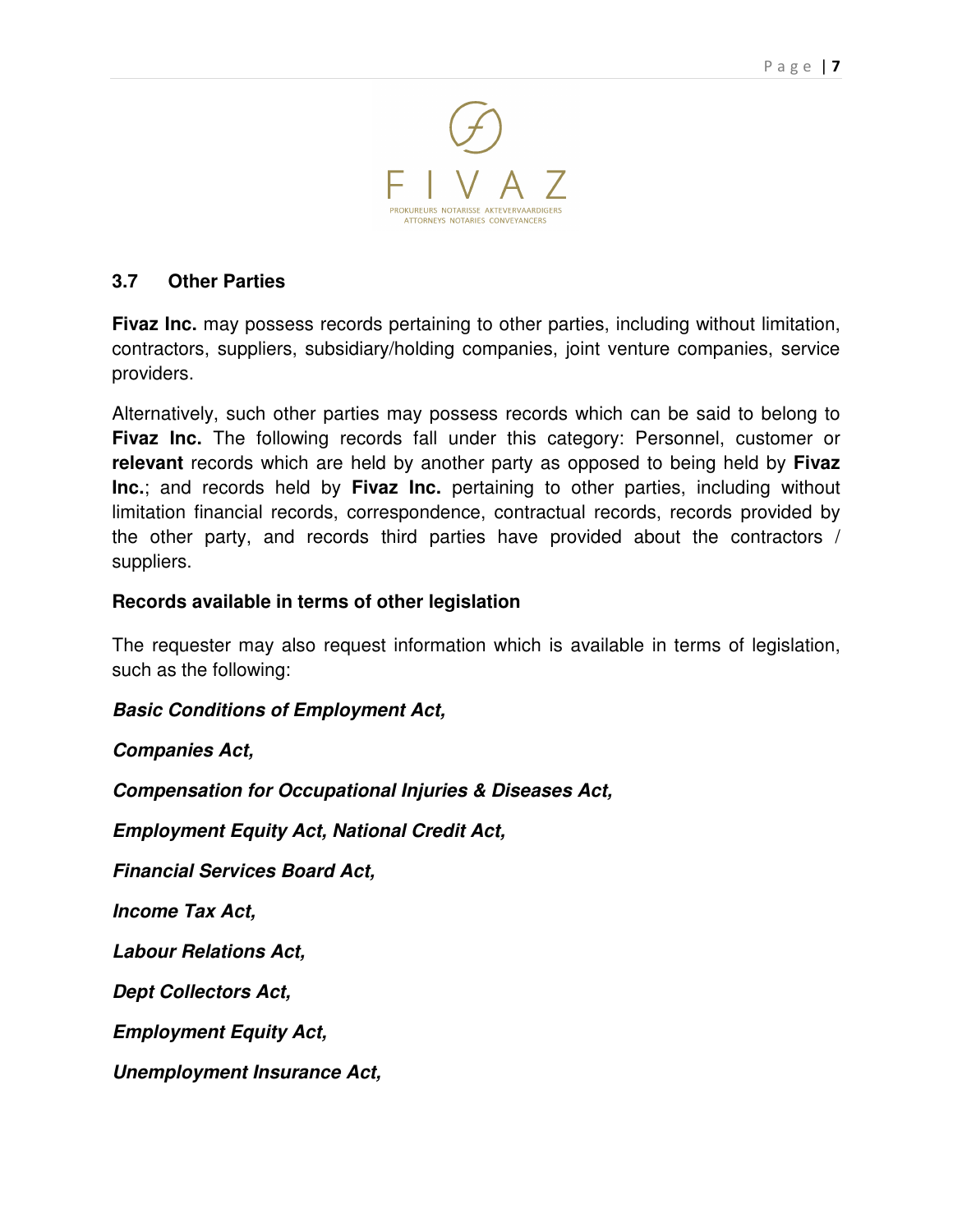

| <b>Occupational Health and Safety Act,</b>                         |
|--------------------------------------------------------------------|
| Promotion of Equality and Prevention of Unfair Discrimination Act, |
| <b>Electronic Communications and Transactions Act,</b>             |
| <b>Skills Development Act,</b>                                     |
| <b>Skills Development Levies Act,</b>                              |
| <b>South African Qualifications Authority Act,</b>                 |
| VAT Act,                                                           |
| <b>Financial Intelligence Centre Act,</b>                          |
| <b>Financial Advisory and Intermediary Services Act,</b>           |
| <b>Harmful Business Practice Act,</b>                              |
| <b>Insolvency Act,</b>                                             |
| <b>Insurance Act,</b>                                              |
| <b>Intellectual Property Laws Amendment Act,</b>                   |
| <b>Post Office Act,</b>                                            |
| <b>Promotion to Access To Information Act,</b>                     |
| <b>Short Term Insurance Act,</b>                                   |
| Trade mark Act,                                                    |
| Value Added Tax Act,                                               |
| <b>Usury Act,</b>                                                  |
| <b>Value Added Tax Act.</b>                                        |
| <b>Sectional Titles Act,</b>                                       |
| <b>Deed Registries Act.</b>                                        |
|                                                                    |